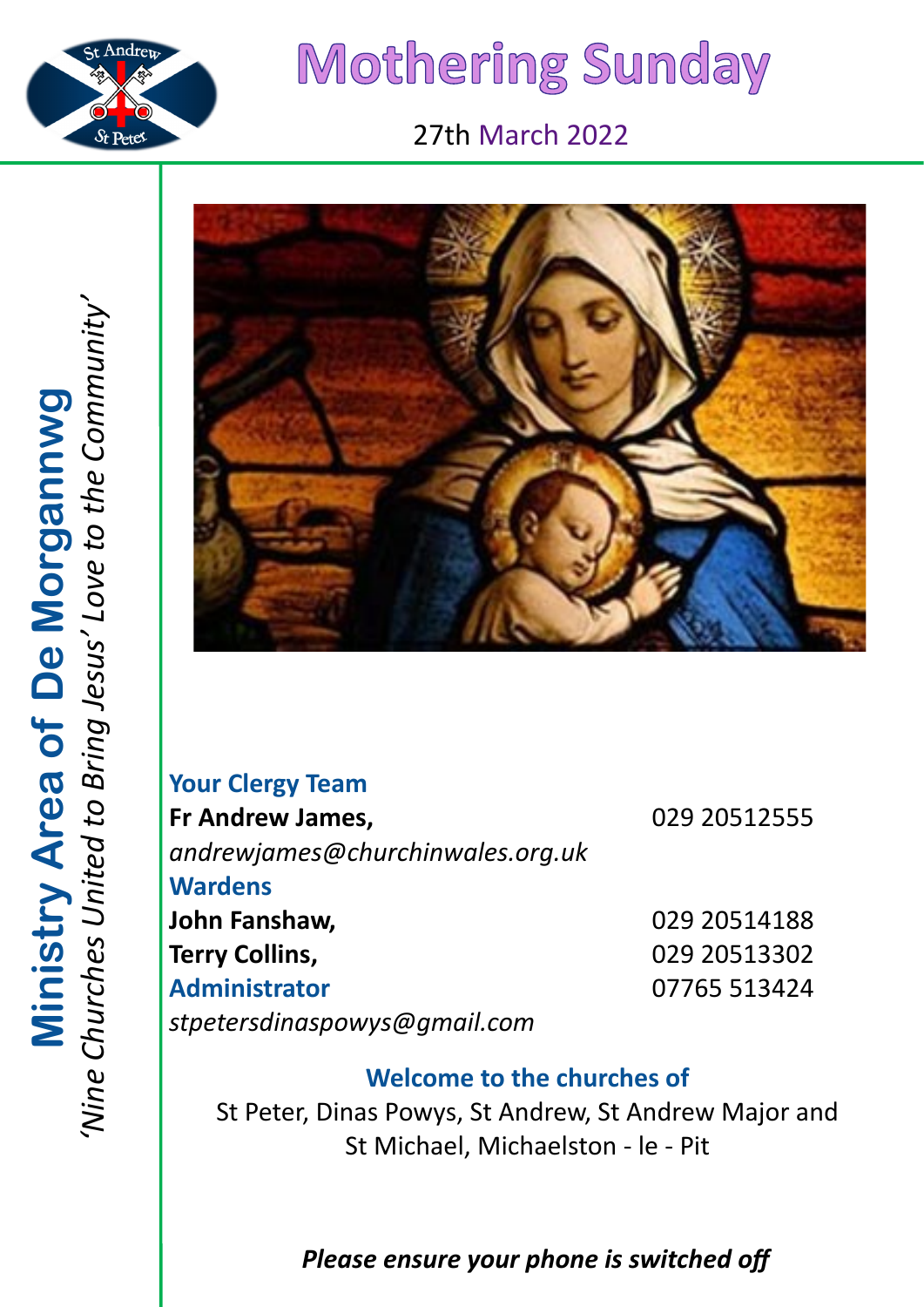#### **Collect**

God of compassion, whose Son Jesus Christ, the child of Mary, shared the life of a home in Nazareth, and on the cross drew the whole human family to himself: strengthen us in our daily living that in joy and in sorrow we may know the power of your presence to bind together and to heal; through Jesus Christ our Lord, who is alive and reigns with you, in the unity of the Holy Spirit, one God, now and for ever.

#### **Amen**



#### **A reading from Exodus 2. 1-10**

Now a man from the house of Levi went and married a Levite woman. The woman conceived and bore a son; and when she saw that he was a fine baby, she hid him for three months. When she could hide him no longer she got a papyrus basket for him, and plastered it with bitumen and pitch; she put the child in it and placed it among the reeds on the bank of the river. His sister stood at a distance, to see what would happen to him.

The daughter of Pharaoh came down to bathe at the river, while her attendants walked beside the river. She saw the basket among the reeds and sent her maid to bring it. When she opened it, she saw the child. He was crying, and she took pity on him. 'This must be one of the Hebrews' children,' she said. Then his sister said to Pharaoh's daughter, 'Shall I go and get you a nurse from the Hebrew women to nurse the child for you?' Pharaoh's daughter said to her, 'Yes.' So the girl went and called the child's mother. Pharaoh's daughter said to her, 'Take this child and nurse it for me, and I will give you your wages.' So the woman took the child and nursed it. When the child grew up, she brought him to Pharaoh's daughter, and she took him as her son. She named him Moses, 'because', she said, 'I drew him out of the water.'

*This is the word of the Lord R* **Thanks be to God**

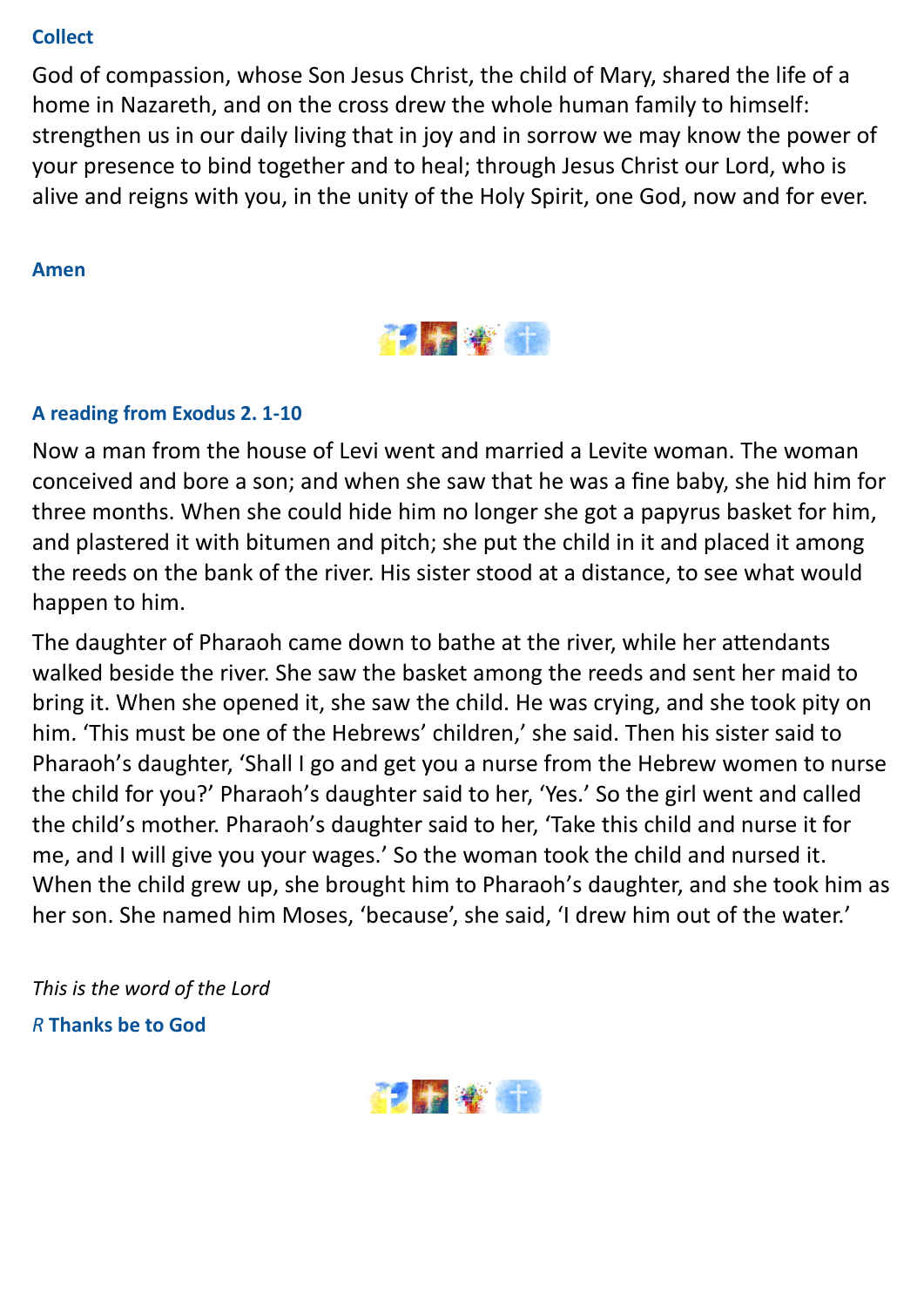#### **A reading from 2 Corinthians 1. 3-7**

Blessed be the God and Father of our Lord Jesus Christ, the Father of mercies and the God of all consolation, who consoles us in all our affliction, so that we may be able to console those who are in any affliction with the consolation with which we ourselves are consoled by God. For just as the sufferings of Christ are abundant for us, so also our consolation is abundant through Christ. If we are being afflicted, it is for your consolation and salvation; if we are being consoled, it is for your consolation, which you experience when you patiently endure the same sufferings that we are also suffering. Our hope for you is unshaken; for we know that as you share in our sufferings, so also you share in our consolation.

*This is the word of the Lord R* **Thanks be to God**



## **The Gospel Listen to the Gospel of Christ according to John 19. 25-27** *R* **Glory to you, O Lord** And that is what the soldiers did.

Meanwhile, standing near the cross of Jesus were his mother, and his mother's sister, Mary the wife of Clopas, and Mary Magdalene. When Jesus saw his mother and the disciple whom he loved standing beside her, he said to his mother, 'Woman, here is your son.' Then he said to the disciple, 'Here is your mother.' And from that hour the disciple took her into his own home.

*This is the Gospel of the Lord R* **Praise be to thee O Christ**



#### **Post Communion Prayer**

Loving God, as a mother feeds her children at the breast you feed us in this sacrament with the food and drink of eternal life: help us who have tasted your goodness to grow in grace within the household of faith; through Jesus Christ our Lord.